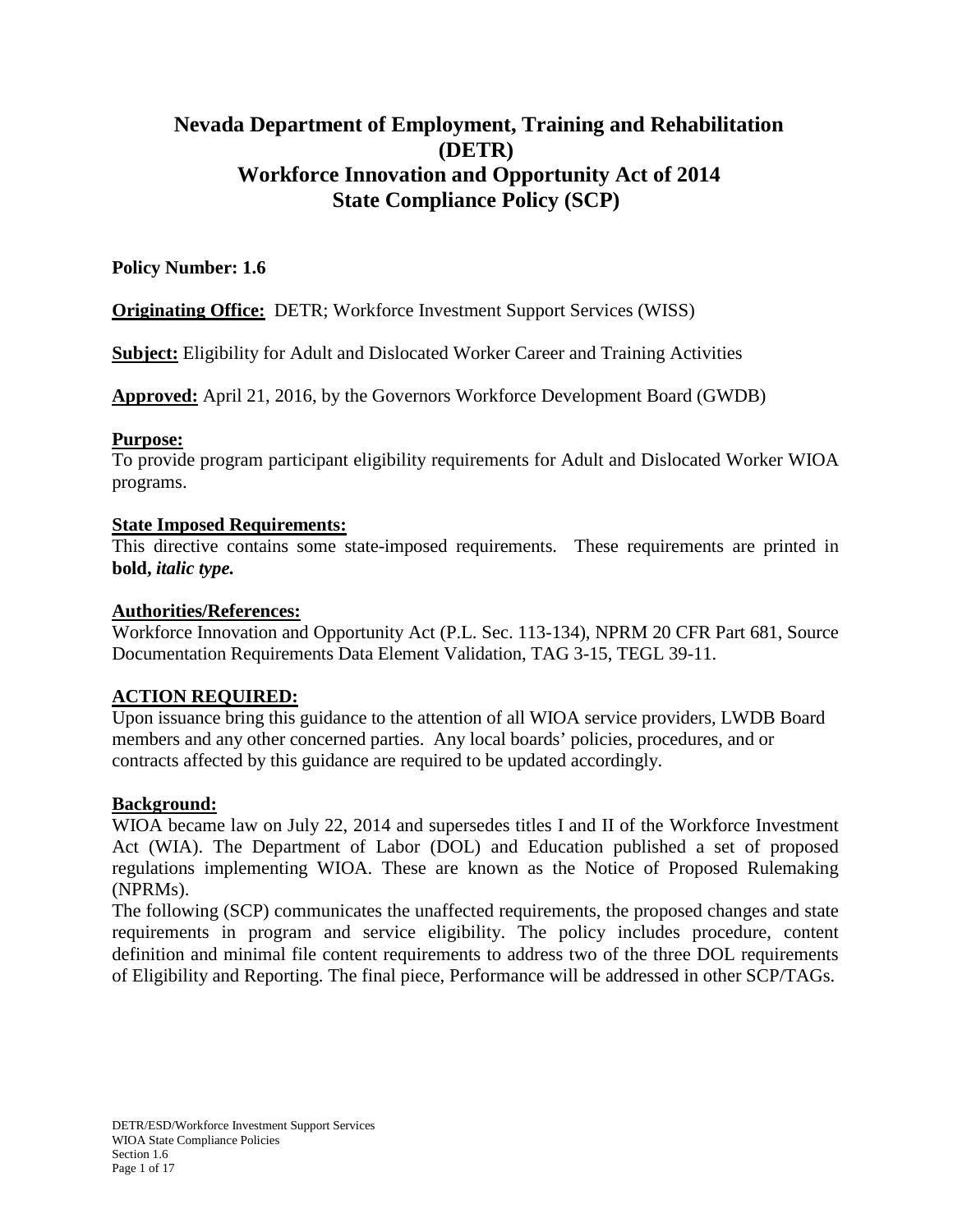#### **Policy and Procedure:**

#### **General Eligibility Requirements**

#### **Birth date/Age:**

To receive services in the Adult (AD) and Dislocated Worker (DW) programs an individual must be at least eighteen (18) years of age, be registered and determined eligible for the specific program or service.

#### **Employment Authorization:**

A participant must be authorized to work in the United States to receive WIOA services.

#### **Selective Service Registration:**

Male applicants born on or after January 1, 1960 must be registered with the U.S. Selective Service within 30 days of their  $18<sup>th</sup>$  birthday. Those who have not yet registered should be referred for registration prior to WIOA enrollment. Reference TEGL 11-11. *Local Boards must have written policy addressing Selective Service compliance.*

**Provide Documentation on Social Security Number:** While the state cannot require the collection of social security numbers per TEGL 5-08, it is highly encouraged to do so in order to use quarterly wage records information in program performance reports to DOL.

#### **Priority for Adult Funds:** (WIOA Sec. 134(c)(3)(E), TEGL 3-15)

Priority shall be given to recipients of public assistance, veterans and eligible spouses, other low-income individuals, and individuals who are basic skills deficient for receipt of career services and training services.

- First, to veterans and eligible spouses who are also included in the groups given statutory priority for WIOA adult formula funds. This means that veterans and eligible spouses who are also recipients of public assistance, other low-income individuals, or individuals who are basic skills deficient would receive first priority for services provided with WIOA adult formula funds.
- Second, to non-covered persons (that is, individuals who are not veterans or eligible spouses) who are included in the groups given priority for WIOA adult formula funds.
- Third, to veterans and eligible spouses who are not included in WIOA's priority groups.
- Last, to non-covered persons outside the groups given priority under WIOA.

Veterans and eligible spouses, including widows and widowers as defined in the statute and regulations, are eligible for priority of service and as such, must be identified at any point of entry and made aware of: 1) their entitlement to priority of services 2) the full array of employment, training, and placement services available under priority of services 3) any applicable eligibility requirements for those programs and/or services. As clarified in TEGL 10- 09 it is important to note that veterans and eligible spouse must first meet any and all of the statutory eligibility criteria in order to be enrolled in WIOA Formula Programs. Reference SCP 1.7 and 1.18.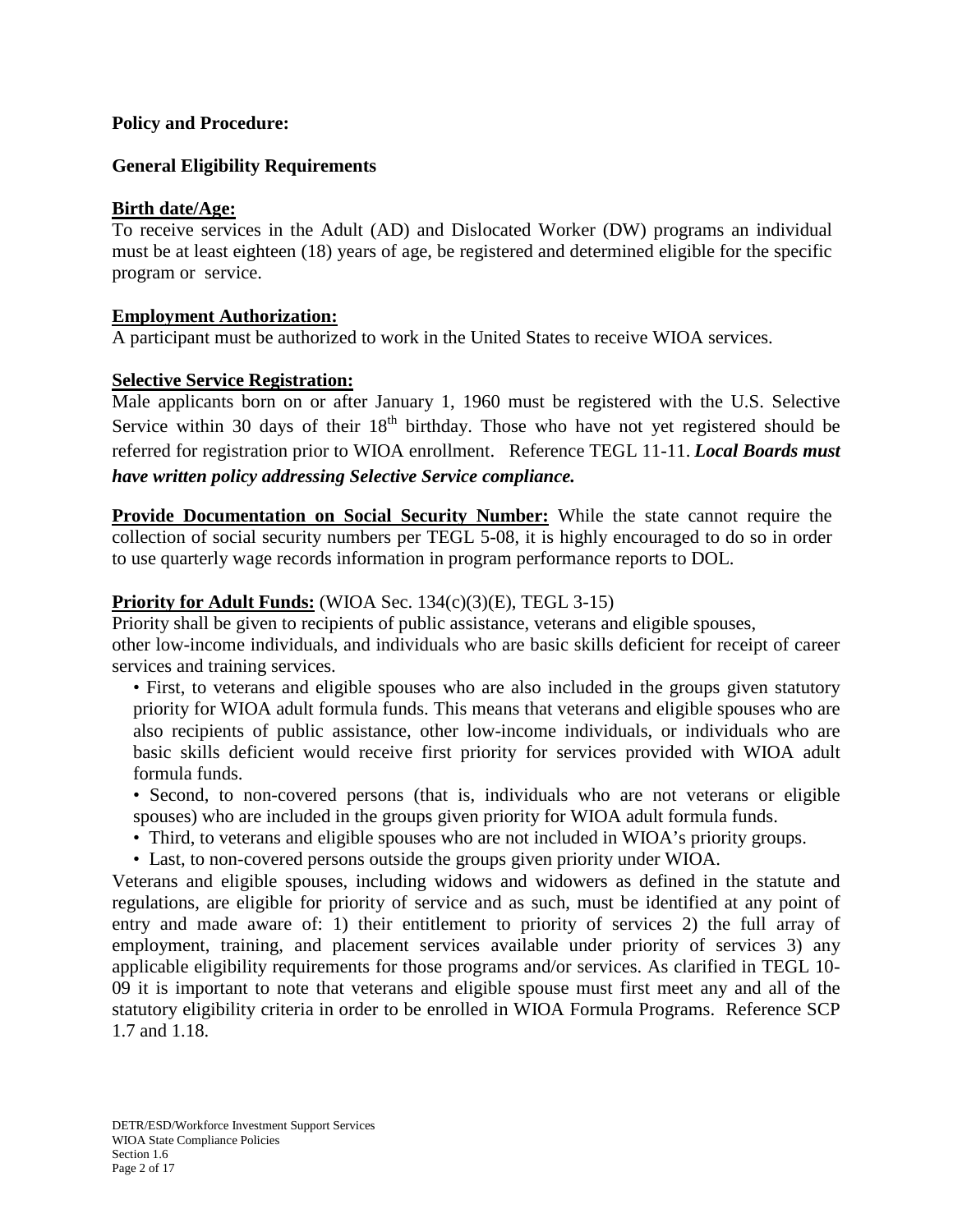**Note:** WIOA program operators may not require veterans or spouses to exhaust their entitlement to VA funded training benefits prior to allowing them to enroll in WIOA funded training. TEGL 22-04.

## **Eligibility for Career Services:** (WIOA Sec. 134(c)(2), CFR 680.120, 680.130)

To be eligible to receive career services as an adult in the adult and dislocated worker programs, an individual must be 18 years of age or older.

To be eligible to receive career services as a dislocated worker in the adult and dislocated worker programs, an individual must meet the definition of ''dislocated worker'' per WIOA Sec. 3(15).

## **Eligibility for Training Services:** (WIOA Sec. 134(c)(3)(A)(i), CFR 680.210)

Prior to delivery of Training Services, at a minimum the participant must receive either an interview, evaluation, or assessment, and career planning or any other method through which the one-stop operator or partner can obtain enough information to make an eligibility determination for training services.

The participant case file must contain a determination of the need for training as determined through the interview, evaluation or assessment and career planning informed by local labor market information and training provider performance information, or through any other career service received.

### **Dislocated Worker Eligibility Requirements:** (WIOA Sec. 3(15), 3(16), CFR 680.120, 680.130)

To be eligible for dislocated worker career and training services, an individual must, in addition to meeting the eligibility requirements for career and/or training services, meet one of the following criteria (in addition to the State criteria):

**(A)**(i) has been terminated or laid off, or who has received a notice of termination or layoff, from employment;

(ii)(I) is eligible for or has exhausted entitlement to unemployment compensation; or

(II) has been employed for a duration sufficient to demonstrate, to the appropriate entity at a onestop center referred to in Sed. 121(e), attachment to the workforce, but is not eligible for unemployment compensation due to insufficient earnings or having performed services for an employer that were not covered under a State unemployment compensation law; and

(iii) is unlikely to return to a previous industry or occupation;

**(B)**(i) has been terminated or laid off, or has received a notice of termination or layoff, from employment as a result of any permanent closure of, or any substantial layoff at, a plant, facility, or enterprise;

(ii) is employed at a facility at which the employer has made a general announcement that such facility will close within 180 days; or

(iii) for purposes of eligibility to receive services other than training services described in Sec. 134(c)(3), career services described in Sec.  $134(c)(2)(A)(xii)$ , or supportive services, is employed at a facility at which the employer has made a general announcement that such facility will close;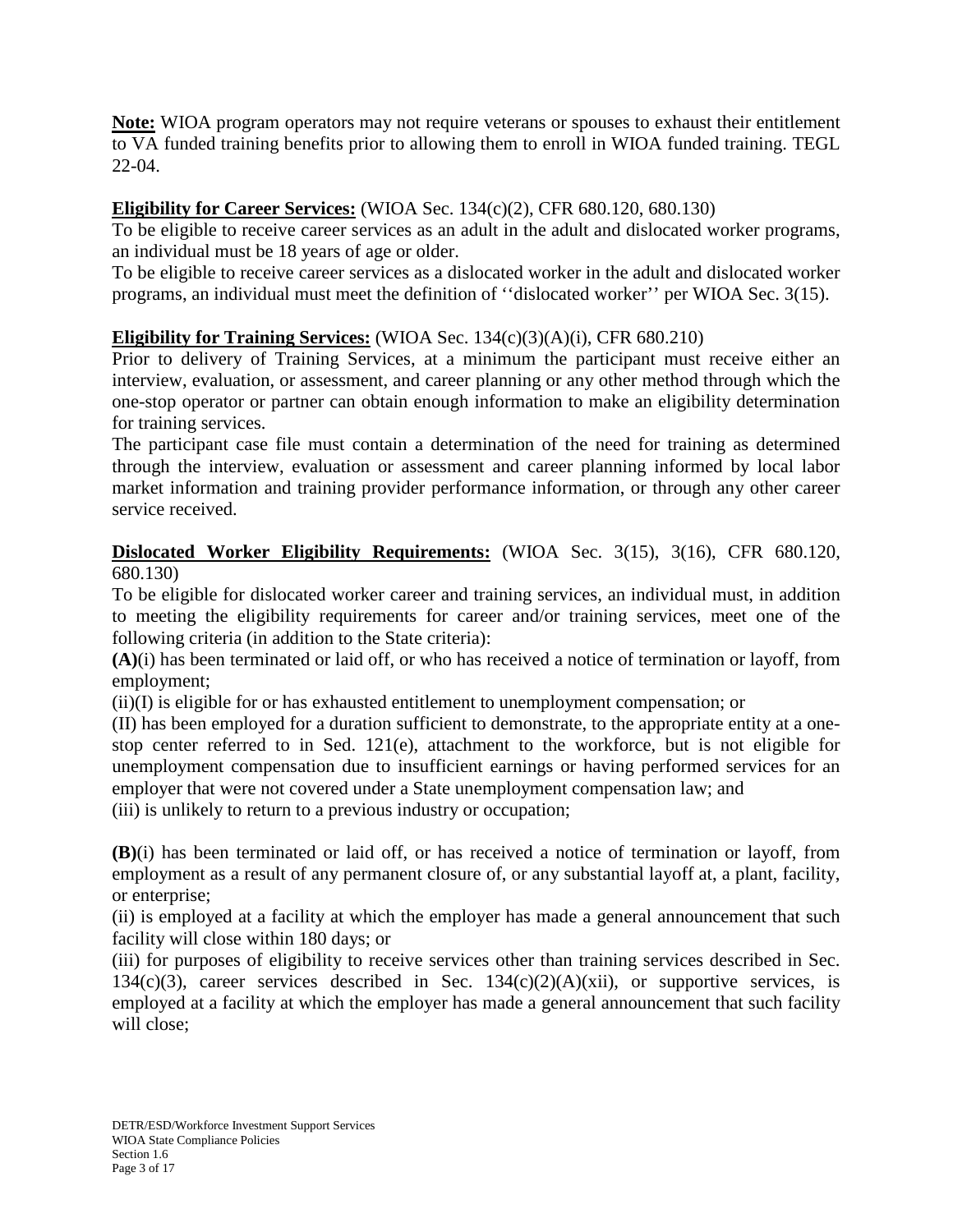**(C)** was self-employed (including employment as a farmer, a rancher, or a fisherman) but is unemployed as a result of general economic conditions in the community in which the individual resides or because of natural disasters;

**(D)** is a displaced homemaker; or

**(E)**(i) is the spouse of a member of the Armed Forces on active duty (as defined in Sec.  $101(d)(1)$  of title 10, United States Code), and who has experienced a loss of employment as a direct result of relocation to accommodate a permanent change in duty station of such member; or

(ii) is the spouse of a member of the Armed Forces on active duty and who meets the criteria described in  $3(16)(B)$ .

**Note:** Applicants who are seasonal or temporary layoffs do not qualify as a dislocated worker. Those who quit or were fired from a job will not qualify as a dislocated worker unless the State Unemployment Insurance Unit rules in favor of the applicant and allows benefits.

*State Criteria: The Qualifying Dislocation Date (QDD) must be within 60 months of the WIOA enrollment date with or without stop-gap employment. Documentation must be collected per SCP and placed in client file as well as match that recorded in NJCOS. Local Boards must have written policy and procedures to guide staff on this item of eligibility.*

## **Displaced Homemaker**: (WIOA Sec. 3(16))

An individual who has been providing unpaid services to family members in the home and who- **(A)(**i) has been dependent on the income of another family member but is no longer supported by that income;

Or (ii) is the dependent spouse of a member of the Armed Forces on active duty (as defined in Sec.  $101(d)(1)$  of title 10, United States Code) and whose family income is significantly reduced because of a deployment (as defined in Sec. 991(b) of title 10, United States Code, or pursuant to paragraph (4) of such section), a call or order to active duty pursuant to a provision of law referred to in Sec. 101(a)(13)(B) of title 10, United States Code, a permanent change of station, or the service-connected (as defined in Sec. 101(16) of title 38, United States Code) death or disability of the member; and

**(B)** is unemployed or underemployed and is experiencing difficulty in obtaining or upgrading employment.

**Note:** Individuals who are underemployed and meet the definition of a low-income individual may receive career and training services under the Adult program on a priority basis per Sec. 8 of TEGL 3-15. Individuals who meet the definition of an individual with a barrier to employment (see WIOA Sec. 3(24)) who are underemployed may also be served in the Adult program.

Individuals who are determined eligible for the Dislocated Worker program and are determined by policy to be underemployed, may still be considered eligible for career and training services under this program. (TEGL 3-15). Local Boards must develop written policy approved by their Board for determining underemployment for both the adult and dislocated workers.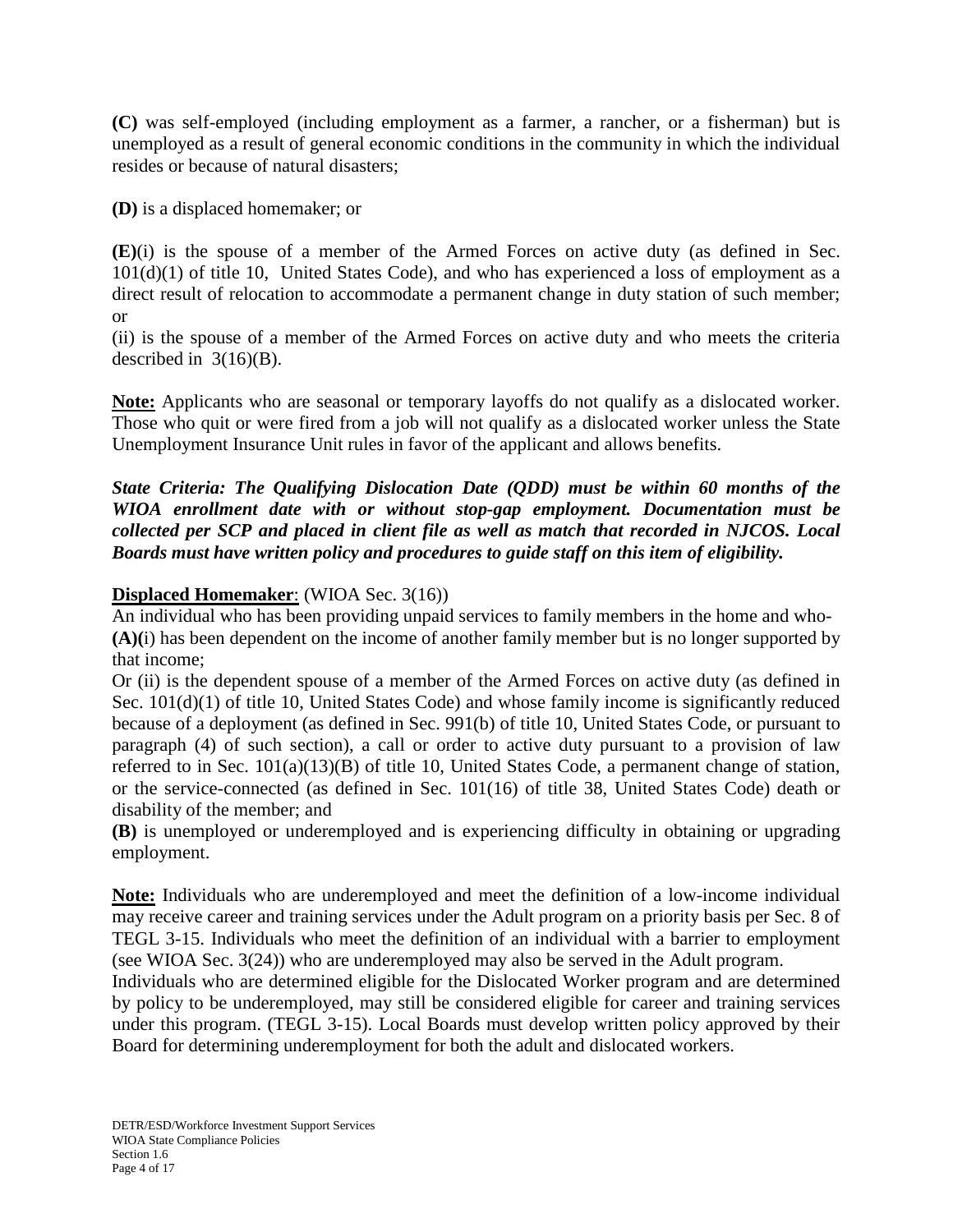**Eligibility Requirements for Supportive Services and Needs-Related Payments:** (WIOA Sec. 134(d)(2)(3),CFR 680.900- 680.970, TEGL 3-15) Can only be made available to those participating in Career and Training activities. (Note: Follow-Up Services are listed as a Career Service (134(c)(2)).Reference SCP 1.15 which contains detail to eligibility of, requirements for supportive services for adults and dislocated workers are defined at WIOA Sec. 3(59) and Sec. 134(d)(2) and (3). They include services such as transportation, child care, dependent care, housing, and needs-related payments that are necessary to enable an individual to participate in activities authorized under WIOA Sec. 134(c)(2) and (3). Local Boards, in consultation with the one-stop partners and other community service providers, must develop a policy on supportive services that ensures resource and service coordination in the local area. The policy should address procedures for referral to such services, including how such services will be funded when they are not otherwise available from other sources. The provision of accurate information about the availability of supportive services in the local area, as well as referral to such activities, is one of the career services that must be available to adults and dislocated workers through the one-stop delivery system. (WIOA Sec. 134(c)(2)(A)(ix) and CFR 678.430) Local Boards must ensure that needs-related payments are made in a manner consistent with CFR 680.930, 680.940, 680.950, 680.960, and 680.970. Needs-related payments provide financial assistance to participants for the purpose of enabling them to participate in training and are a supportive service authorized by WIOA Sec. 134(d)(3). Unlike other supportive services, in order to qualify for needs related payments a participant must be enrolled in training.

**Note:** Self-attestation Forms, Telephone Verification Forms and or Participant Applications must be completed in their entirety, dated and signed by the appropriate parties and participant and contain all relevant information the form is intended to provide.

In addition, the use of self-attestation forms, where applicable, should be used as the last resort and only when all other avenues of proof have been exhausted.

Grantees must take the steps necessary to ensure the privacy of all Personally Identifiable Information (PII) obtained from participants and/or other individuals and to protect such information from unauthorized disclosure. Ref. TEGL 39-11.

## **Definitions**

### *Attachment to the workforce:*

*Can be demonstrated by full time employment (30 hours a week or more) in the same or similar occupation, for at least one year of five years (60 months) immediately preceding the WIOA application. Verification of workforce attachment is only necessary when an applicant worked for an employer who was not covered under UI or the applicant was not eligible for unemployment insurance due to insufficient earnings.*

## **Barriers to Employment:** (WIOA Sec. 3(24))

The term ''individual with a barrier to employment'' means a member of 1 or more of the following populations:

- Displaced homemakers.
- Low-income individuals.
- Indians, Alaska Natives, and Native Hawaiians, as such terms are defined in Sec. 166.

DETR/ESD/Workforce Investment Support Services WIOA State Compliance Policies Section 1.6 Page 5 of 17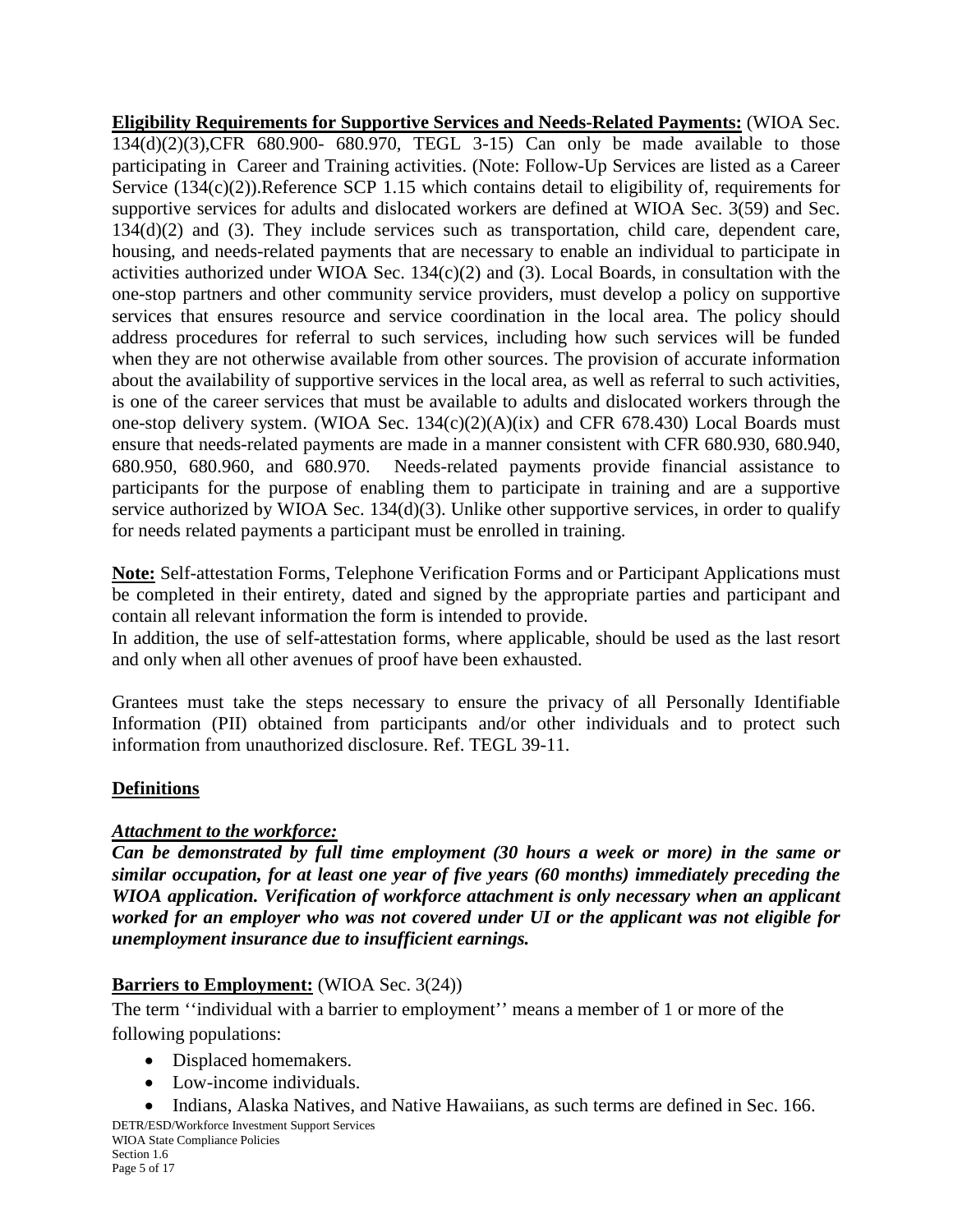- Individuals with disabilities, including youth who are individuals with disabilities.
- Older individuals.
- Ex-offenders.
- Homeless individuals (as defined in Sec. 41403(6) of the Violence Against Women Act of 1994 (42 U.S.C. 14043e–2(6))), or homeless children and youths (as defined in Sec. 725(2) of the McKinney-Vento Homeless Assistance Act (42 U.S.C. 11434a(2)).
- Youth who are in or have aged out of the foster care system.
- Individuals who are English language learners, individuals who have low levels of literacy, and individuals facing substantial cultural barriers.
- Eligible migrant and seasonal farmworkers, as defined in Sec. 167(i).
- Individuals within 2 years of exhausting lifetime eligibility under part A of title IV of the Social Security Act (42 U.S.C. 601 et seq.).
- Single parents (including single pregnant women).
- Long-term unemployed individuals.
- Such other groups as the Governor involved determines to have barriers to employment.

### **Basic Skills Deficient:**

WIOA Sec. 3(5) defines "basic skills deficient" as an individual:

who has English reading, writing, or computing skills at or below the 8th grade (8.9 or lower) level. It is expected that basic skills deficient will be determined using an objective, valid and reliable assessment, such as the Test for Adult Basic Education (TABE) or Comprehensive Adult Student Assessment System (CASAS).

**Career Services:** WIOA Sec. (134 (c)(2)) Reference SCP 1.8

### **Case Notes:**

For the purpose of Data Element Validation (DEV), case notes refer to either paper or electronic statements by staff that identify, at a minimum, the following: a participant's status for a specific data element, the date on which the information was obtained, and the staff who obtained the information. TEGL 06-14, Attachment A.

### **Concurrent Enrollment:**

Eligible individuals who are 18 through 24 years old [at registration] may participate in adult and youth programs concurrently. Such individuals must be eligible under the youth and adult/dislocated worker eligibility criteria applicable to the services received. Local program operators should determine the appropriate use of co-enrollment for individuals in this age group. This determination should be driven by program design and services provided. Local program operators must identify and track the funding streams which pay the costs of services provided to individuals who are participating in youth and adult/dislocated worker programs concurrently, and ensure that services are not duplicated.

### **Cross Match:**

For the purpose of DEV, a cross-match requires validating staff to find detailed supporting evidence for the data element in a database. TEGL 06-14, Attachment A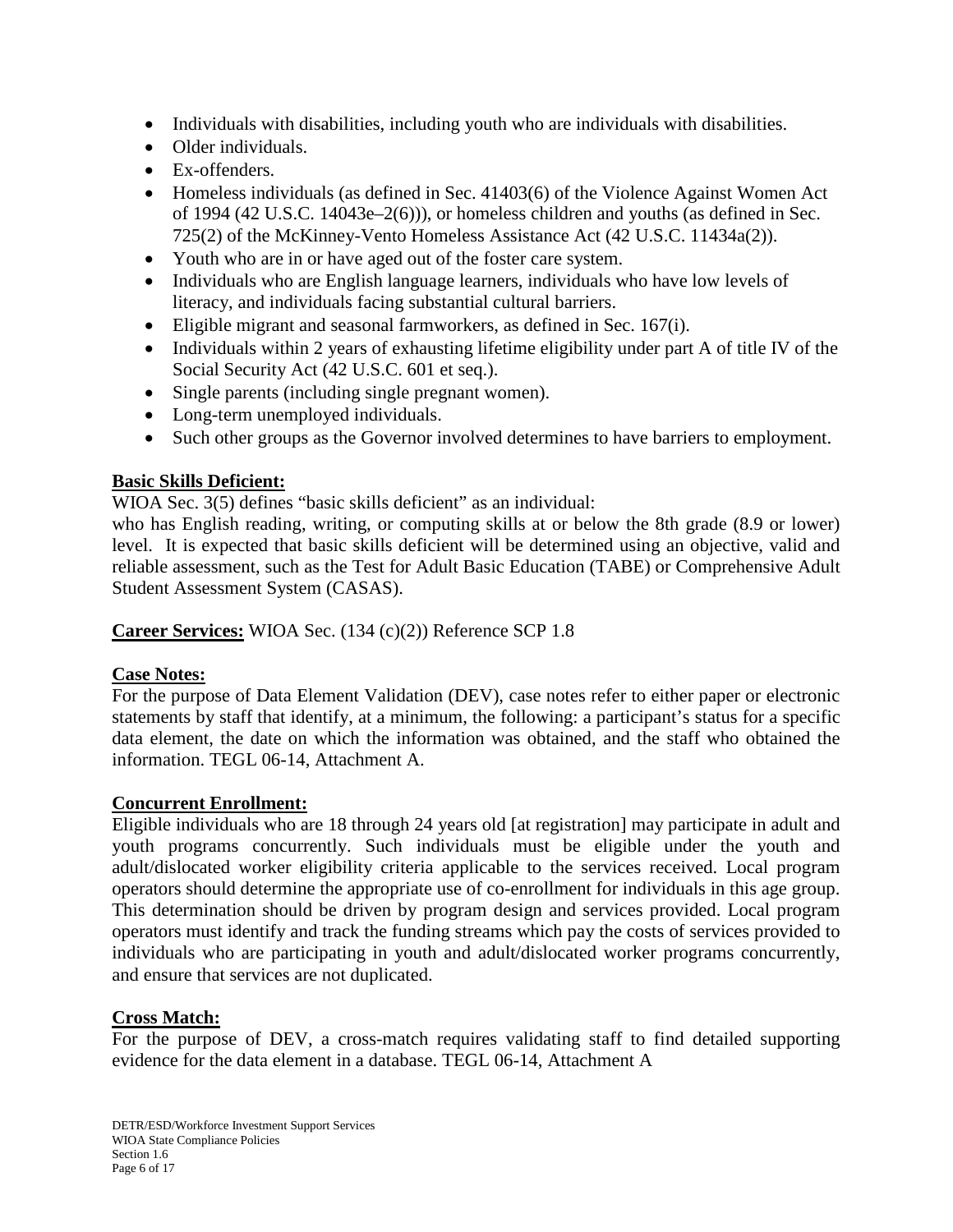## **Data Collection Requirements/Recordkeeping:** (CFR 683.220) Reference SCP 5.4

All information required by federal, state, and local reporting requirements must be collected for each participant, including documentation of each eligibility piece, including employment authorization, those required by DOL's Data Element Validation (DEV), forms identifying participation/costs toward the individual's training, support services or incentive payments and as required for the types of service the individual has received. Each item data point must be clearly defined in case notes.

The local boards are required to establish written policy for data collection and handling to ensure the quality and integrity of data over time. This includes standards for data verification, data validation and data security. The purpose is to ensure resulting electronic databases, participant files and reports are certifiably accurate up to and including participant exit and through all storage requirements.

## **Data Element Validation (DEV)**:

The federally mandated process by which the state annually assesses the accuracy of reported participant data. Reference TAG 15-1, NJCOS Data & Performance Desk Reference, TEGL 06- 14, Attachment A

### **Determining Knowing and Willful Failure to Register For Selective Service:**

TEGL 11-11, Change 2 provides local areas with detailed information about requesting a Status Information Letter and the process for determining knowing and willful failure to register. The intent of the TEGL is to provide a framework for local areas to make determinations through a local process where determinations are based on the individual circumstances (e.g., questions, considerations, statements, status information letter) and relevant documentation (i.e., documentation that supports the reason for not registering or further supports the belief that it was not knowing or willful). Because circumstances will vary and need to be considered, there is not an established and definitive list of acceptable documentation.

## **English Language Learner:** (WIOA Sec. 203(7))

The term ''English language learner'' when used with respect to an eligible individual, means an eligible individual who has limited ability in reading, writing, speaking, or comprehending the English language, and—

(A) whose native language is a language other than English; or

(B) who lives in a family or community environment where a language other than English is the dominant language.

### **General Announcement; Of Closure:**

Is a verifiable form of communication from the employer or authorized representative informing the public of the employees of a business closure. A general announcement should include a planned closure date.

### **Homeless:**

A homeless individual (as defined in Sec. 41403(6) of the Violence Against Women Act of 1994 (42 U.S.C. 14043e-2(6))), a homeless child or youth (as defined in Sec. 725(2) of the McKinney-Vento Homeless Assistance Act (42 U.S.C 11434a(2))), a runaway, in foster care or has aged out of the foster care system, a child eligible for assistance under Sec. 477 of the Social Security Act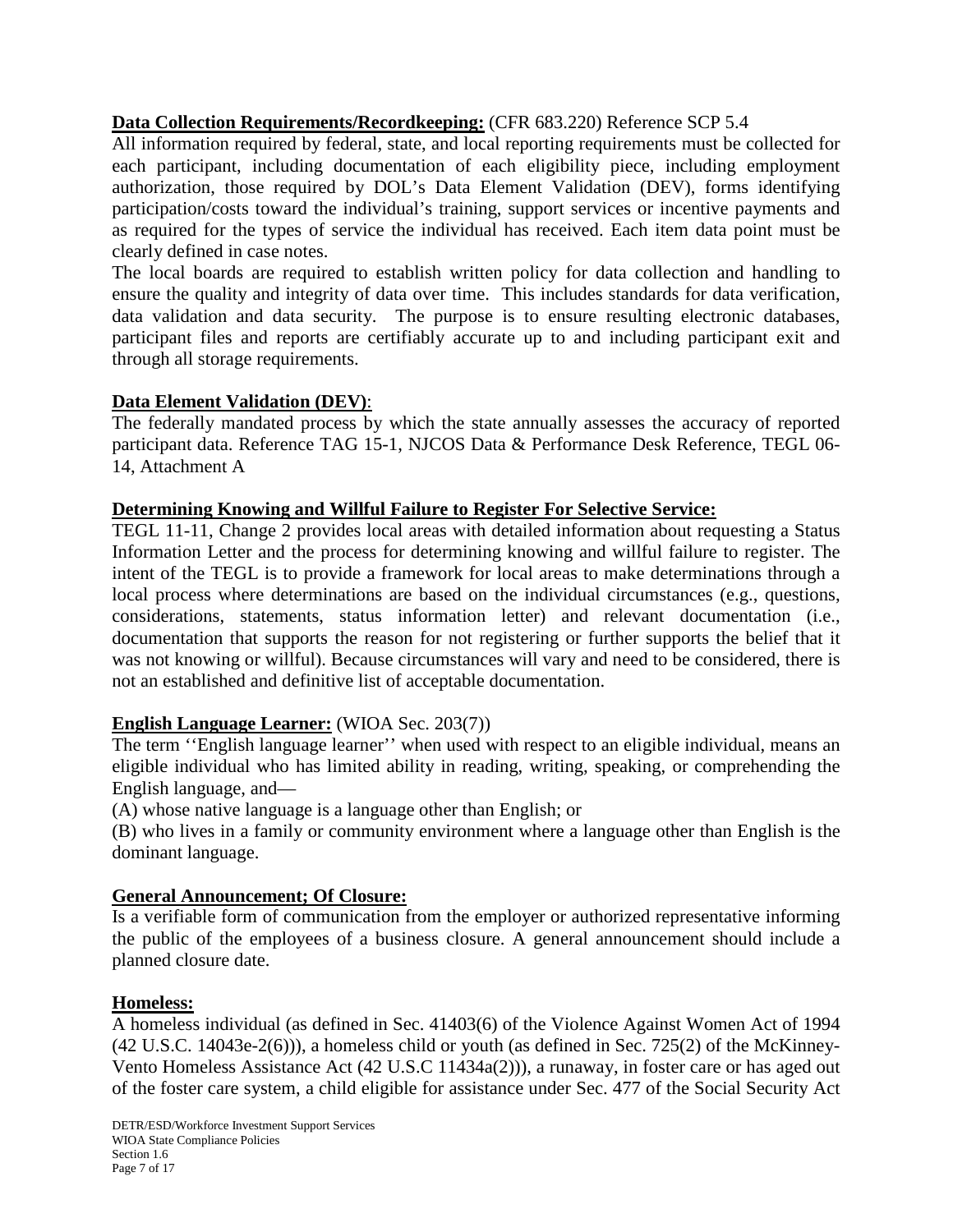(42 U.S.C. 677), or in an out-of-home placement. Lacks a fixed, regular, and adequate nighttime residence; this includes an individual who: is sharing the housing of other persons due to loss of housing, economic hardship, or a similar reason; is living in a motel, hotel, or campground due to a lack of alternative adequate accommodations; is living in an emergency or transitional shelter; is abandoned in a hospital; or is awaiting foster care placement; Has a primary nighttime residence that is a public or private place not designed for or ordinarily used as a regular sleeping accommodation for human beings, such as a car, park, abandoned building, bus or train station, airport, or camping ground.

## **Low Income Individual**: (WIOA Sec. 3(36)) (A)

In General, The term ''low-income individual'' means an individual who-

(i) receives, or in the past 6 months has received, or is a member of a family that is receiving or in the past 6 months has received, assistance through the supplemental nutrition assistance program established under the Food and Nutrition Act of 2008 (7 U.S.C. 2011 et seq.), the program of block grants to States for temporary assistance for needy families program under part A of title IV of the Social Security Act (42 U.S.C. 601 et seq.), or the supplemental security income program established under title XVI of the Social Security Act (42 U.S.C. 1381 et seq.), or State or local income-based public assistance;

(ii) is in a family with total family income that does not exceed the higher of

(I) the poverty line; or

(II) 70 percent of the lower living standard income level;

(iii) is a homeless individual (as defined in Sec. 41403(6) of the Violence Against Women Act of 1994 Returning Veterans; Military earnings, amounts paid while on active duty or paid by the Department of Veterans Affairs (VA) for vocational rehabilitation, disability payments, or related VA funded programs, are not to be considered as income (38 U.S.C. 4213, 20 CFR 683.230). Therefore, separating service members who qualify otherwise for the AD program, can qualify under the priority for low-income.  $(42 \text{ U.S.C. } 14043\text{e} - 2(6))$ , or a homeless child or youth (as defined under Sec. 725(2) of the McKinney-Vento Homeless Assistance Act (42 U.S.C. 11434a(2)));

(iv) receives or is eligible to receive a free or reduced price lunch under the Richard B. Russell National School Lunch Act (42 U.S.C. 1751 et seq.);

(v) is a foster child on behalf of whom State or local government payments are made; or

(vi) is an individual with a disability whose own income meets the income requirement of clause (ii), but who is a member of a family whose income does not meet this requirement.

### **Lower Living Standard Income Level:** (WIOA Sec. 336(B))

The term ''lower living standard income level'' means that income level (adjusted for regional, metropolitan, urban, and rural differences and family size) determined annually by the Secretary of Labor based on the most recent lower living family budget issued by the Secretary. This is issued from the state each year in memo form. It must be disseminated to Service providers upon issuance.

### **Military Spouse:**

An individual who is married to an active duty service member including National Guard or Reserve personnel on active duty. The surviving spouse of an active duty service member who lost his/her life while on active duty service in Afghanistan, Iraq, or other combat-related areas is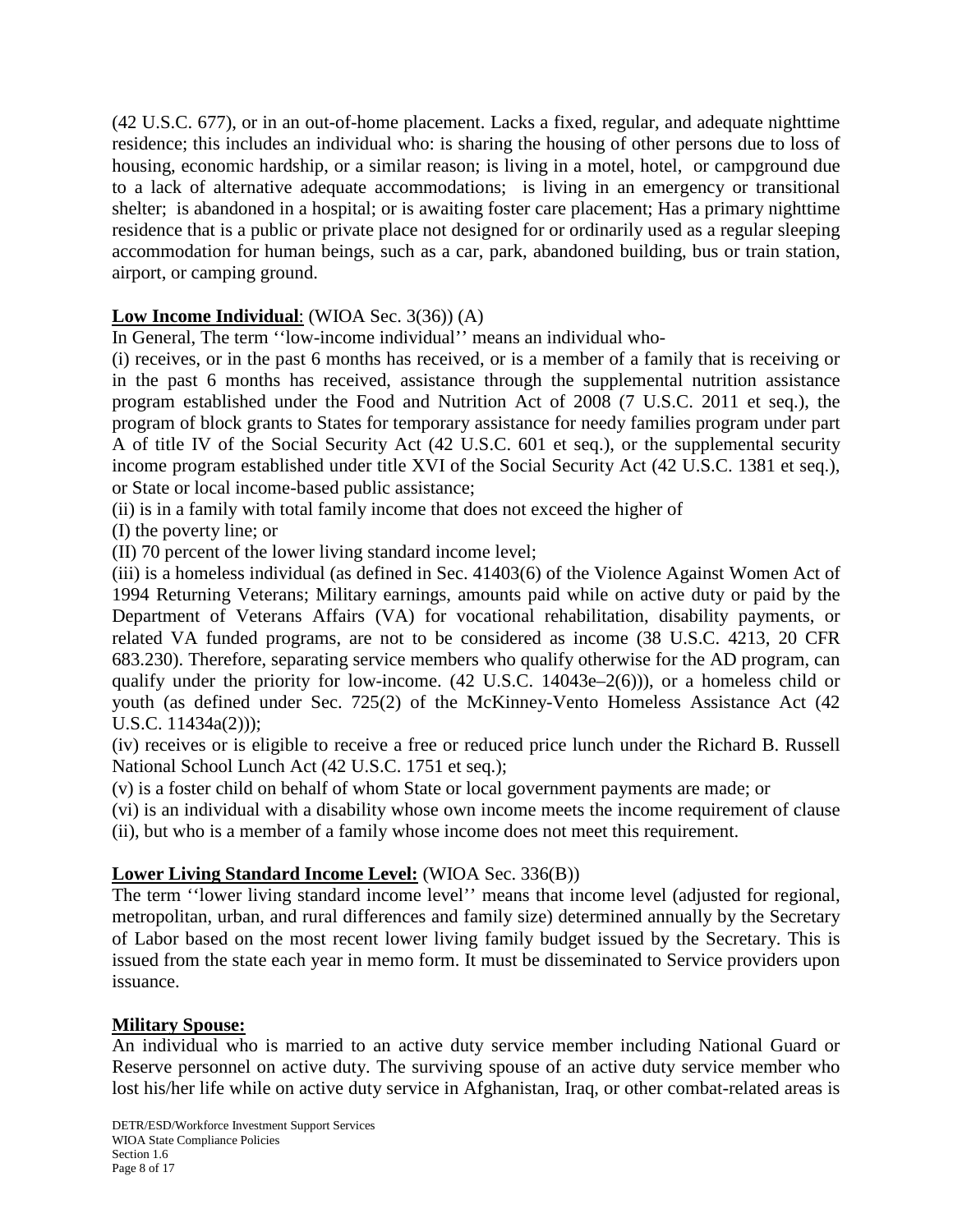considered to be a military spouse. A military spouse who leaves his/her job to follow his/her spouse, who is unable to continue an employment relationship because of the service member's permanent change of military station, or the military spouse loses employment as a result of the spouse's discharge from the military, the military spouse can be served, assuming he/she meets the other eligibility criteria for dislocated worker. **TEGL 22-04**; An eligible military spouse who leaves his/her job to follow his/her spouse can be served with dislocated worker formula grant funds when the spouse is unable to continue an employment relationship because the service member's permanent change of military station, or the military spouse loses employment as a result of the spouse's discharge from the military, then the cessation of employment can be considered to meet the termination component of the WIOA definition of dislocated worker. The military spouse must also satisfy all other criteria for dislocated worker eligibility, including the requirement that the spouse is unlikely to return to a previous industry or occupation. Additionally, a military spouse may also qualify to be served as a dislocated worker if he/she meets the definition requirements for a displaced homemaker.

Surviving spouses of veterans and military service members may also be served with WIOA dislocated worker or displaced homemaker funding after having met the criteria. If a surviving spouse does not meet the requirements, he/she could be served under the WIOA Adult Formula Program. In either program, a surviving spouse of a veteran may receive priority of service if he/she qualifies for such priority under the Jobs for Veterans Act (P.L. 107-228(38 USC 4215 (a)  $(1)$   $(B)$ ).

#### **Nondiscrimination:** (WIOA Sec. 188)

Provides that no individual may be excluded from participation in, denied the benefits of, subjected to discrimination under, or denied employment in the administration of or in connection with, any such program or activity because of race, color, religion, sex, national origin, age, disability, or political affiliation or belief. Participation in programs and activities must also be available to citizens and nations of the United States, lawfully admitted permanent resident aliens, refugees, asylees, and parolees, and other immigrants authorized by the Attorney General to work in the United States. Individuals with employment authorization may access any WIOA services for which they otherwise would qualify.

#### **Offender:** (WIOA Sec. 3(38))

The term ''offender'' means an adult or juvenile—

(A) who is or has been subject to any stage of the criminal justice process, and for whom services under this Act may be beneficial; or

(B) who requires assistance in overcoming artificial barriers to employment resulting from a record of arrest or conviction.

#### **Participation/Enroll:** (CFR 680.110)

The point at which the individual has been determined eligible for program services and has received or is receiving WIOA services other than self-service or informational service.

#### **Priority of Service**: (WIOA Sec.134(c)(3)(E))

WIOA establishes a priority requirement with respect to funds allocated to a local area for adult employment and training activities. Under this section, staff responsible for these funds must give priority to recipients of public assistance, other low-income individuals, and individuals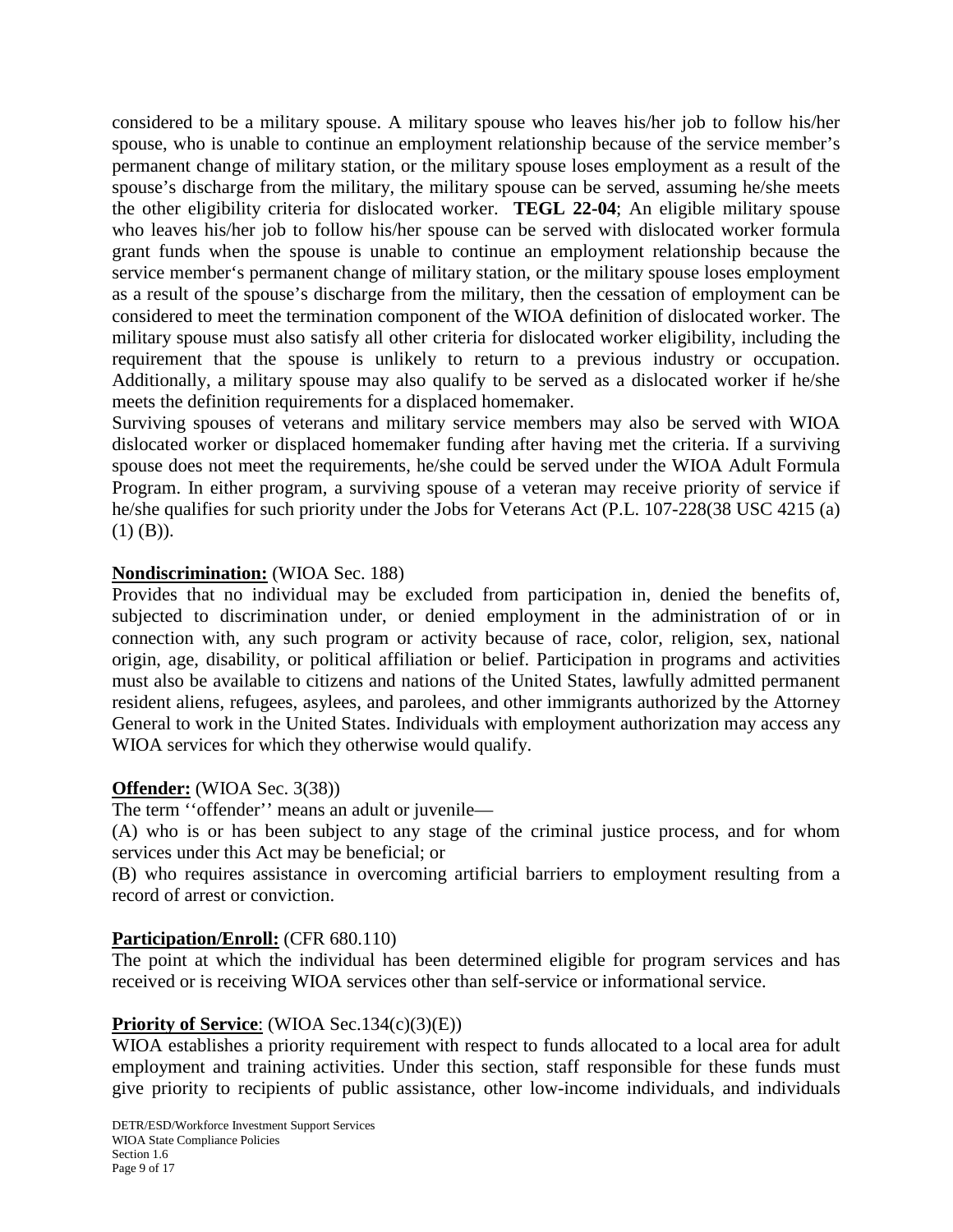who are basic skills deficient in the provision of individualized career services, and training services per TEGL 15-03. Reference State Compliance Policy (SCP) 1.7 which details Priority of Service.

#### **Priority for Veterans**:

Pursuant to Sec. 2(a) of the Jobs for Veterans Act (38 U.S.C. 4215(a)), veterans and eligible spouses of veterans who otherwise meet the eligibility requirements for adult worker programs (AD,DW) must receive the highest priority for receipt of services. Reference SCP 1.18 which details this priority.

#### **Registration**: (CFR 680.110)

The process for collecting information to support a determination of eligibility. Adult and Dislocated Workers seeking more than minimal assistance from staff in taking the next steps toward self-sufficiency employment must be registered and eligible. Registration can be done electronically, through an interview, or through an individual's application.

#### **Selective Service Registration Requirements**: Reference TEGL 11-11.

Local Boards must have written policy addressing Selective Service compliance.

#### **Self-Attestation**:

Self-attestation (also referred to as a participant or applicant statement) occurs when a participant (applicant) states his or her status for a particular data element, such as pregnant or parenting youth, and then signs and dates a form acknowledging this status. The key elements for selfattestation are: (a) a participant (applicant) identifying his or her status for a permitted data element and (b) signing and dating a form attesting to this self-identification (with a disclaimer concerning the self-identification).

### *Self Employed:*

*An applicant who was self-employed (includes farmers, ranchers, and fishermen) but is now unemployed due to general economic conditions in the community in which the individual resides or because of natural disasters. Business failure due to economic conditions can be demonstrated by the forced sale of a business, bankruptcy or foreclosure. State policy allows contributing family members to be served in this group. In order to qualify for the selfemployed group, applicants must be able to demonstrate a successful self-employment connection followed by an involuntary separation due to economic conditions or natural disaster. Consequently, an applicant who voluntarily sells a business or leaves selfemployment for personal reasons does not meet the criteria. Neither does an applicant who states his/her business did not comply with state and federal requirements (tax returns, quarterly reports, etc.) because the business seldom or never made a profit.*

#### *Significantly Reduced: (as it relates to displaced homemaker)*

*If the household income is above 150% of the Federal Poverty Level, then a drop in income, to 150% or below of the Federal Poverty Level, is considered a significant reduction. If the household income is currently at or below 150% of the Federal Poverty Level, than any drop in household income is considered significant. (Refer to LLISL memo)*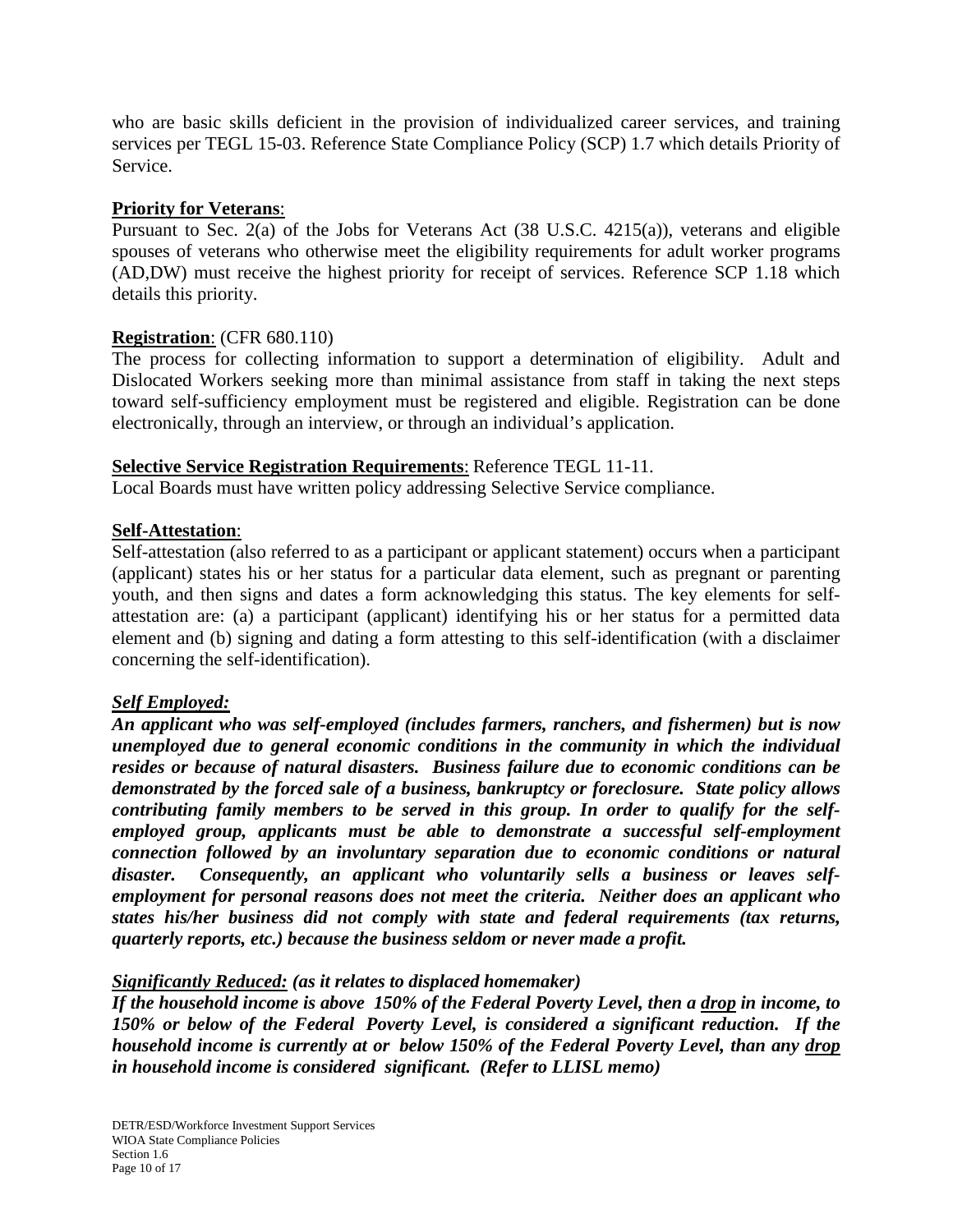#### **State MIS:**

For the purpose of DEV, State MIS refers to specific, detailed information that is stored in the state's information system that supports a data element. TEGL 06-14, Attachment A.

#### *Stop-gap Employment:*

*The State has defined Stop-gap/income maintenance employment as a job paying significantly less than the lay-off wage, paying significantly less than the Lower Living Standard Income Level (LLISL) self-sufficiency standard, paying a percentage that is significantly less than the negotiated performance goal or a job classified and documented as temporary in duration. Qualifying Stop-gap employment is that which falls within the 60 month period prior to enrollment. This employment, documented in the participant's work history, must be deemed eligible within one of the above parameters and documented clearly in case notes.* 

#### *Substantial lay off:*

*Is defined as a reduction in force of at least 500 employees OR at least 50 employees if they make up at least 33% of the workforce. This definition means a single site during a 30 day period and excludes employees working less than 20 hours per week.*

#### *Termination or layoff:*

*Refers to involuntary separation. An applicant will qualify as having been laid off, or terminated if the State's Unemployment Insurance Unit determines in his/her favor and allows unemployment insurance benefits.*

#### **Training Services:**

WIOA Sec.  $(134(c)(3)(D))$  include; (i)occupational skills training, including training for nontraditional employment;(ii) on-the-job training;(iii) incumbent worker training in accordance with subsection (d)(4); (iv) programs that combine workplace training with related instruction, which may include cooperative education programs; (v) training programs operated by the private sector; (vi) skill upgrading and retraining; (vii) entrepreneurial training; (viii) transitional jobs in accordance with subsection  $(d)(5)$ ; (ix) job readiness training provided in combination with services described in any of clauses (i) through (viii); (x) adult education and literacy activities, including activities of English language acquisition and integrated education and training programs, provided concurrently or in combination with services described in any of clauses (i) through (vii); and (xi) customized training conducted with a commitment by an employer or group of employers to employ.

#### **Transitional Jobs:** (TEGL 3-15)

Transitional jobs are a new type of work-based training that is allowed under WIOA. Transitional jobs are time-limited work experiences that are subsidized and are in the public, private, or nonprofit sectors for individuals with barriers to employment who are chronically unemployed or have an inconsistent work history, and are combined with comprehensive career and supportive services. The goal of transitional jobs is to establish a work history for the individual that demonstrates success in the workplace, and develops the skills that lead to entry into and retention in unsubsidized employment. Unlike OJT, there is no assumption that the individual will be retained in their transitional job after the experience is over, though that would be a successful experience and outcome. Under Sec. 134(d)(5) of WIOA, local boards may use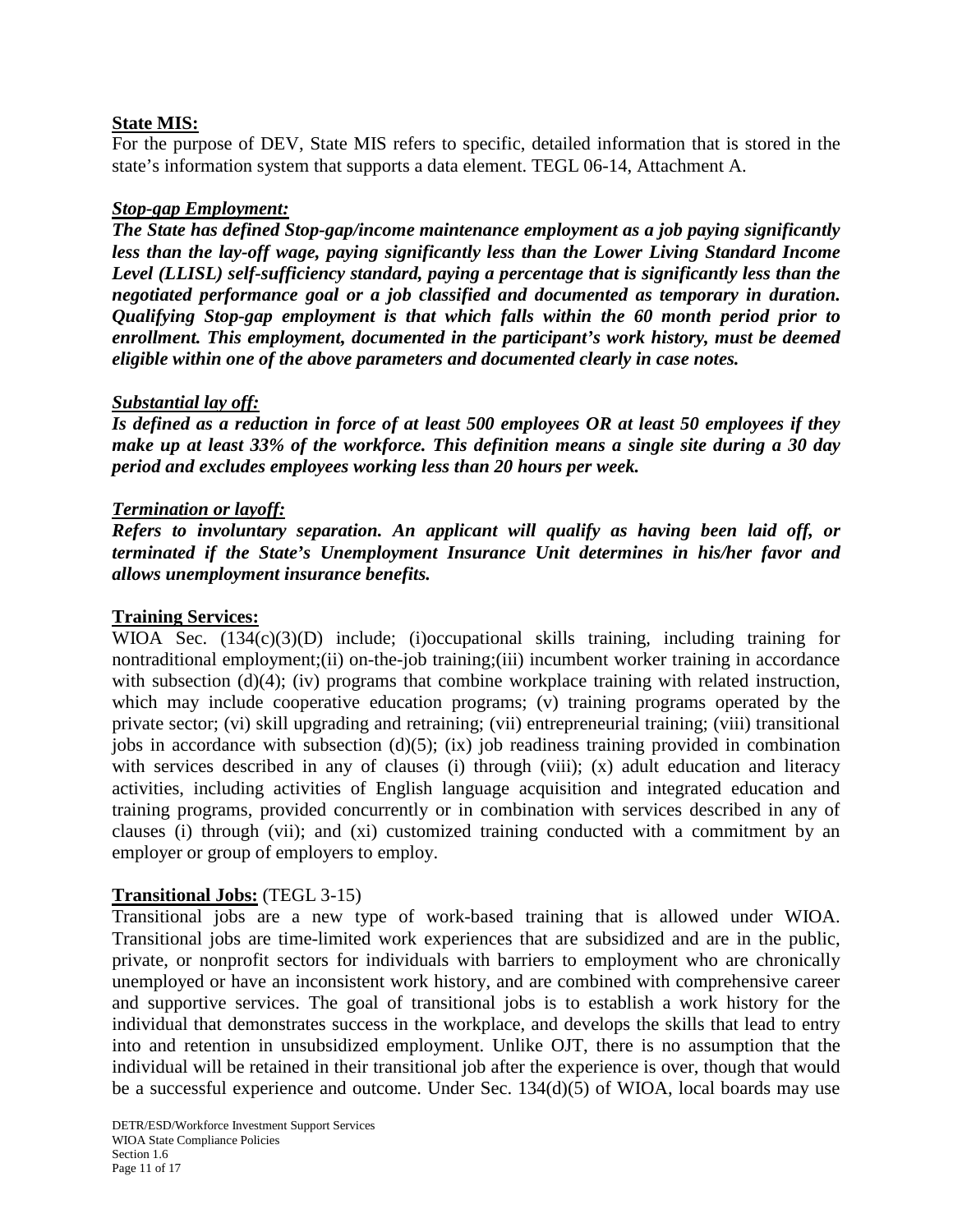up to 10 percent of their adult and dislocated worker funds to provide transitional jobs to individuals.

If local areas choose to use transitional jobs as part of their service delivery strategy, they should adopt policies and identify employers (public, private or nonprofit) that can provide quality experiences for individuals to eventually obtain unsubsidized employment. Additionally, these policies should include plans on the amount reimbursements would be for the jobs, what supportive services should be included, and any limits on the duration of the transitional job.

#### **Underemployed:**

Individuals who are underemployed may include: Individuals employed less than full-time who are seeking full-time employment; those who are employed in a position that is inadequate with respect to their skills and training; those who are employed who meet the definition of a lowincome individual in WIOA Sec. 3(36); and those who are employed, but whose current job's earnings are not sufficient compared to their previous job's earnings from their previous employment. Individuals who are underemployed and meet the definition of low-income or the definition of an individual with a barrier to employment (WIOA Sec. 3(24) may receive career and training services under the Adult program on a priority basis per Sec. 8 of TEGL 3-15. *Each local area must have a policy defining "sufficient earnings", and after Local Board approval, submit to the State for approval.*

### **Unemployed Individual:** WIOA Sec. (3(61))

An individual who is without a job and who wants and is available for work. The determination of whether an individual is without a job, for these purposes, shall be made in accordance with the criteria used by the Bureau of Labor Statistics of DOL.

#### *Unlikely to Return to Previous Industry or Occupation: The State has defined as follows:*

*In order to be considered as unlikely to return to a previous industry or occupation, an individual must meet at least one of the following criteria documented appropriately in case notes in the MIS and or hard file:*

*• Individual worked in a declining industry or occupation, as documented on state or locally developed labor market statistic lists of such industries or occupations.* 

*• Individual worked in an industry or occupation for which there are limited job orders at the time of eligibility determination.*

*• Individual is insufficiently educated and/or does not have the necessary skills for reentry into the former industry or occupation, as documented through an in-take orientation process or assessment of the client's educational achievement levels, testing, or other suitable means.*

*• Individual has had a lack of job offers as documented by the assigned Case Manager, rejection letters from employers in the area, or other documentation of unsuccessful efforts to obtain employment in the prior industry or occupation.*

*• Individual cannot return to their previous industry or occupation because they have physical or other limitations, which would prevent reentry into the former industry or occupation, as documented by a physician or other applicable professional (e.g., psychiatrist, psychiatric social worker, chiropractor, etc.). In circumstances where support documentation is not available, an applicant self-attestation may be utilized to demonstrate unlikely to return.*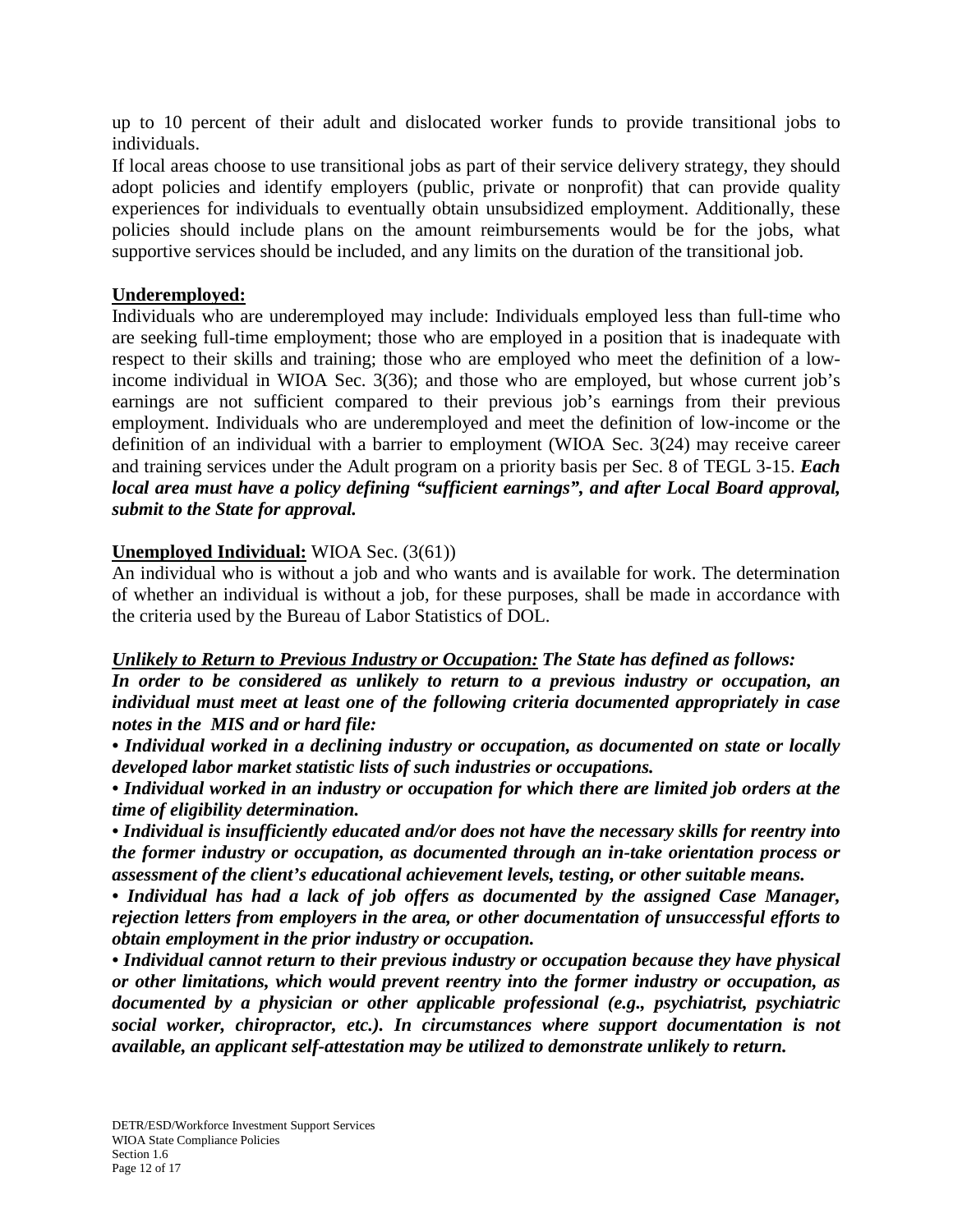*• Individuals that may have worked seasonally can be considered unlikely to work in a previous industry or occupation as a temporary or seasonal worker, for a variety of reasons such as:*

- *Change in family situation that requires higher income;*
- *Disability that precludes returning to the same industry or occupation;*
- *Natural disaster that results in lost wages;*
- *Loss of agricultural land;*
- *Mechanization; or*
- *Any significant variance to normal seasonal employment patterns resulting in uncertain return-to-work dates.*

*• Individuals laid off on a temporary basis with a specific return date and/or determined by Unemployment Insurance to be attached to an employer do not meet the criteria of unlikely to return work in a previous industry or occupation.*

## **Veteran:**

An individual who served in the active military, naval, or air service, and who was discharged or released from such service under conditions other than dishonorable, which may include National Guard or Reserve personnel. TEGL 22-04; the term terminated is not defined in law or regulation. It is a Department of Labor policy that being discharged (under honorable circumstances) either voluntarily or involuntarily terminates an employment relationship between an individual and the military and thus falls within the scope of the termination component of the WIOA definition of dislocated worker. The separating military personnel must also satisfy all other criteria for dislocated workers' eligibility, including the requirement that the individual is unlikely to return to a previous industry or occupation.

### **Required/Acceptable File Documentation**

Additionally, reference Data Element Validation Source Documentation Requirements released yearly from DOL, and TAG 15-1 for MIS data entry/Reporting requirements.

### **Assessment and Date Administered**: TBD for WIOA

### **Authorization to Release Information:**

State/Local Board approved notice hard copy signed and dated by participant.

### **Barriers to Employment:**

Necessary documentation collected to confirm the barrier as identified in the registration process.

**Basic Literacy Skills Deficiency:** Standardized assessment tests, official school records.

### **Basic Skills (low literacy levels) Deficient:**

Hard copy Standardized assessments test results or school records and MIS case note documentation.

**Credential Type:** Transcript, certificates, diploma, surveys, case notes.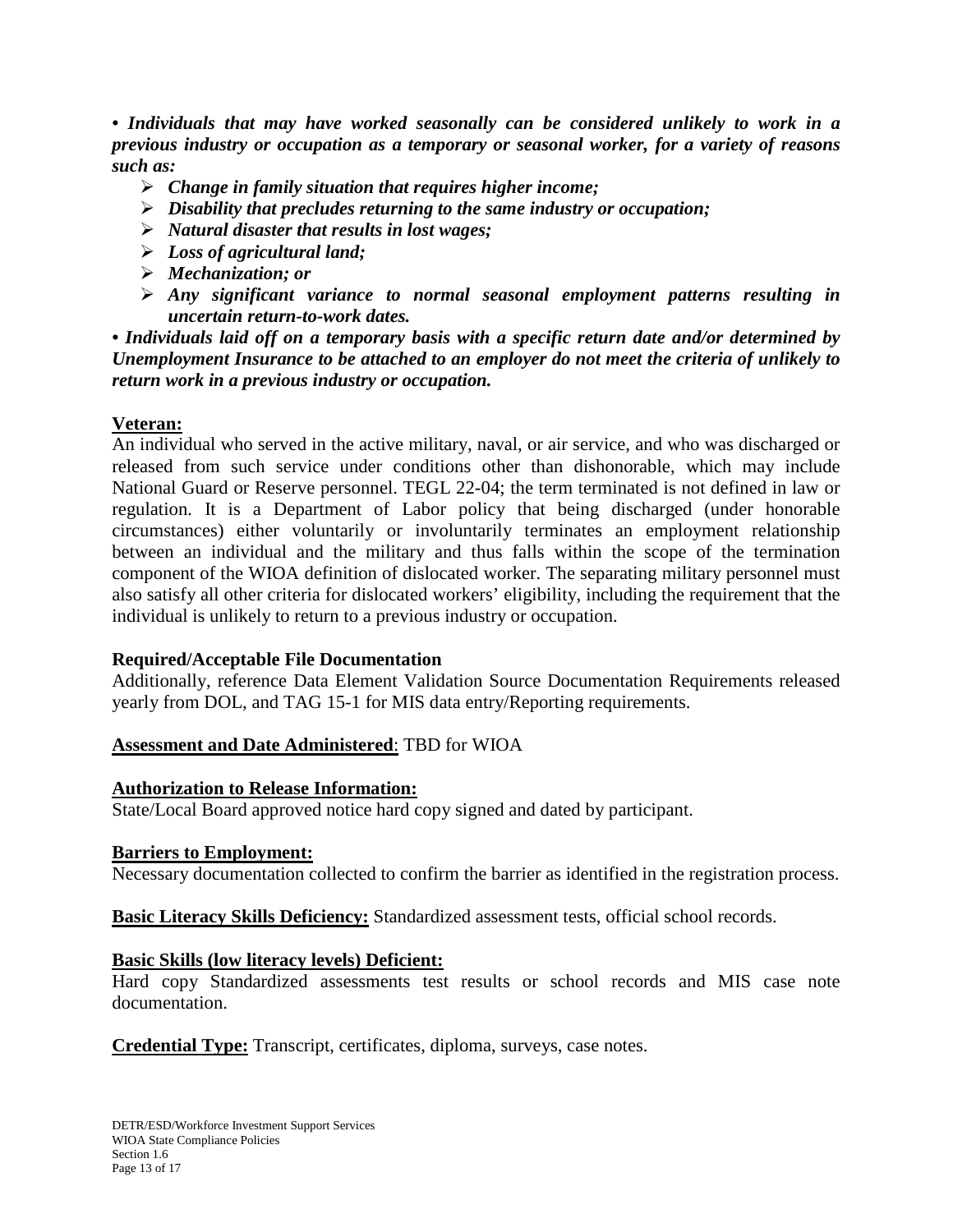### **Credential, Certificate, Degree Date Attained:**

Transcript, certificates, diploma, letter or other documentation from school system. Attainment date must match MIS month day and year.

Certificate or Degree Attainment: Transcript, certificates, diploma, letter or other documentation from school system.

### **Date of Birth/Age:**

Hard or electronic copy of one of the following that shows proof of date/age on its surface; Baptismal record, birth certificate, DD-214, Report of Transfer or Discharge paper, Federal/ State driver's license or identification card, passport, hospital record of birth, public assistance/social service records, official school records or ID card, work permit, cross match with Department of Vital Statistics or tribal records.

#### **Date of Qualifying Dislocation:**

Verification from employer, rapid response list, notice of layoff, public announcement with follow-up cross match with UI, self-attestation. Note: File documentation date must match month, day and year that is entered into MIS.

#### **Displaced Homemaker:**

Public assistance records indicating said, divorce papers, bank records, spouse layoff notice or death record, self-attestation.

#### **Documents that establish both Identity and Employment Authorization:**

Reference Department of Homeland Security U.S. Citizenship and Immigration Services List of Acceptable Documents LIST A at<http://www.uscis.gov/sites/default/files/files/form/i-9.pdf>

#### **Documents that establish Identity:**

### **Reference Department of Homeland Security U.S. Citizenship and Immigration Services List of Acceptable Documents LIST B at**

<http://www.uscis.gov/sites/default/files/files/form/i-9.pdf>

### **Documents that establish Employment Authorization:**

Reference Department of Homeland Security U.S. Citizenship and Immigration Services List of Acceptable Documents LIST C at<http://www.uscis.gov/sites/default/files/files/form/i-9.pdf>

#### **Eligible Veteran Status:**

DD214, cross match with Veteran's data, letter from Veteran's Administration.

### **Eligible Migrant and Seasonal Farmworker:**

Data to confirm eligibility per WIOA Sec. 167(i) Employment Authorization Documentation: Verification Documents(s) that Satisfy List A of the I-9 or Verification Document(s)that satisfy List B and C of the I-9@ <http://www.uscis.gov/sites/default/files/files/form/i-9.pdf>

### **Employment Status at Participation:**

Self Attestation form, registration/application or a case notes.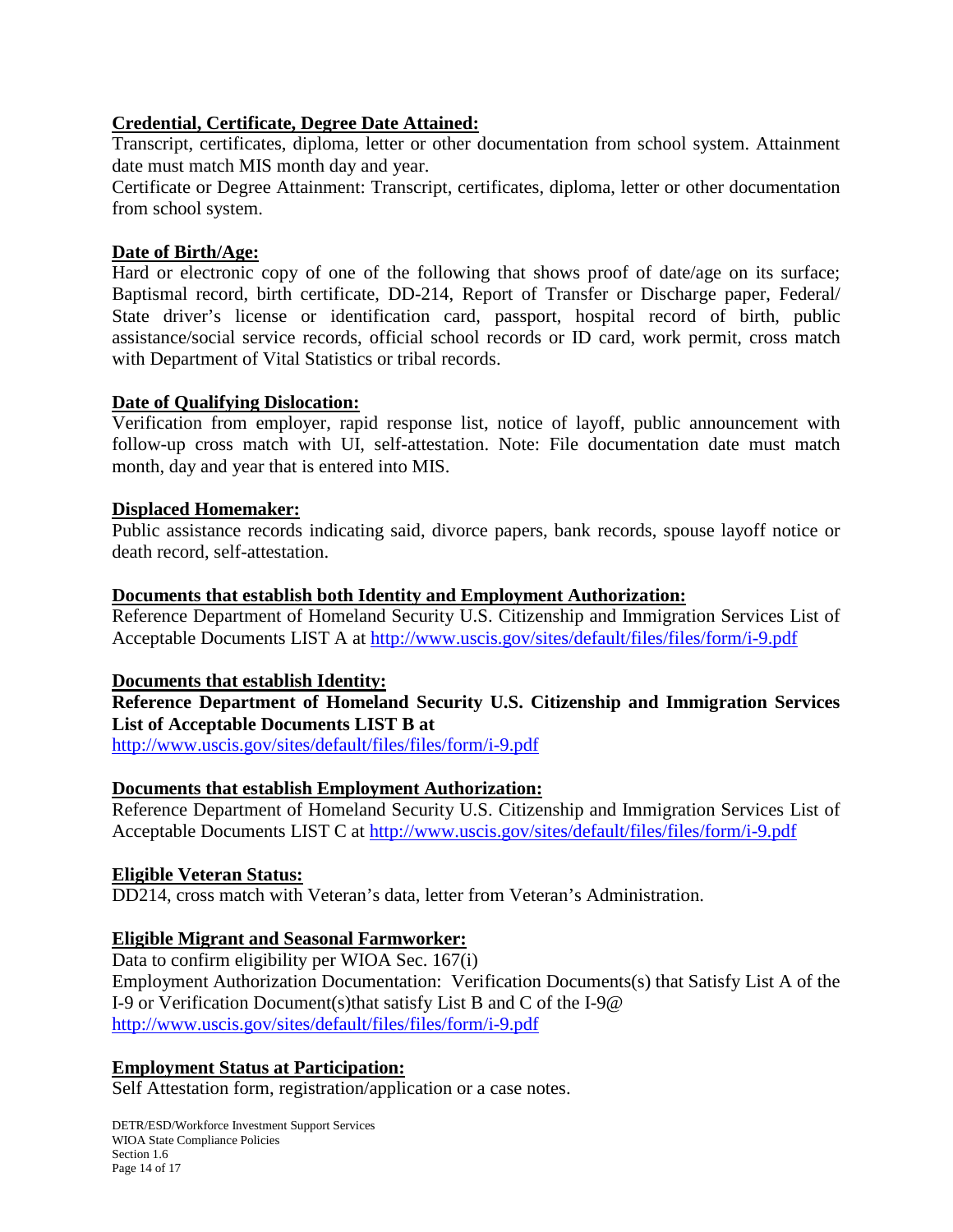### **Employment after 2nd, and 4th exit quarter:** Supplemental data, wage record system.

#### **Employment match at exit, at 2nd, and 4th quarter**:

Supplemental through case management, survey, verification with employer, wage record systems, case notes, follow-up.

#### **English Learner:**

Observation and as indicated in MIS record, WIOA intake or registration form, self-attestation.

#### **Equal Opportunity (E.O.):**

State/ Local Board approved form hard copy communicating equal opportunity law that participant signed and dated.

**Exemption:** see Other Reason for Exit.

#### **Family size:**

Acceptable identification cards for each family member, rental or lease agreement, social service records, school/reduced or free lunch program records, most recent tax return.

**Follow-Up Services:** Activity/sign in sheets, attendance records, vendor contact, State MIS, case notes, WIA/WIOA status forms indicating service received.

#### **Food Stamps:** see SNAP.

### **Free/Reduced-Price Lunch:**

Written documentation from school/district showing that the individual or entire school/district is eligible.

#### **Homeless:**

Written statements from an individual providing residence, shelter or social service agency, WIOA intake or registration form, self-attestation.

#### **Individual with disability**: (for income eligibility purposes)

Letter from drug or alcohol rehabilitation agency, letter from Individual Education Plan (IEP) team stating specific disability, medical records, physician's statement, psychiatrist's/psychologist's diagnosis, rehabilitation evaluation, school record stating specific disability, social service records/referral, Social Security Administration disability records, Veterans Administration letter/records, vocational rehabilitation letter, observable condition (applicant statement needed), sheltered workshop certification, workers compensation record; including case notes indicating the case manager has viewed and verified any of the listed documents.

#### **Low Income:**

Alimony Agreement, applicant statement, award letter from veteran's administration, bank statements, compensation award letter, court award letter, pension statement, employer statement/contact, family or business financial records, housing authority verification, pay stubs,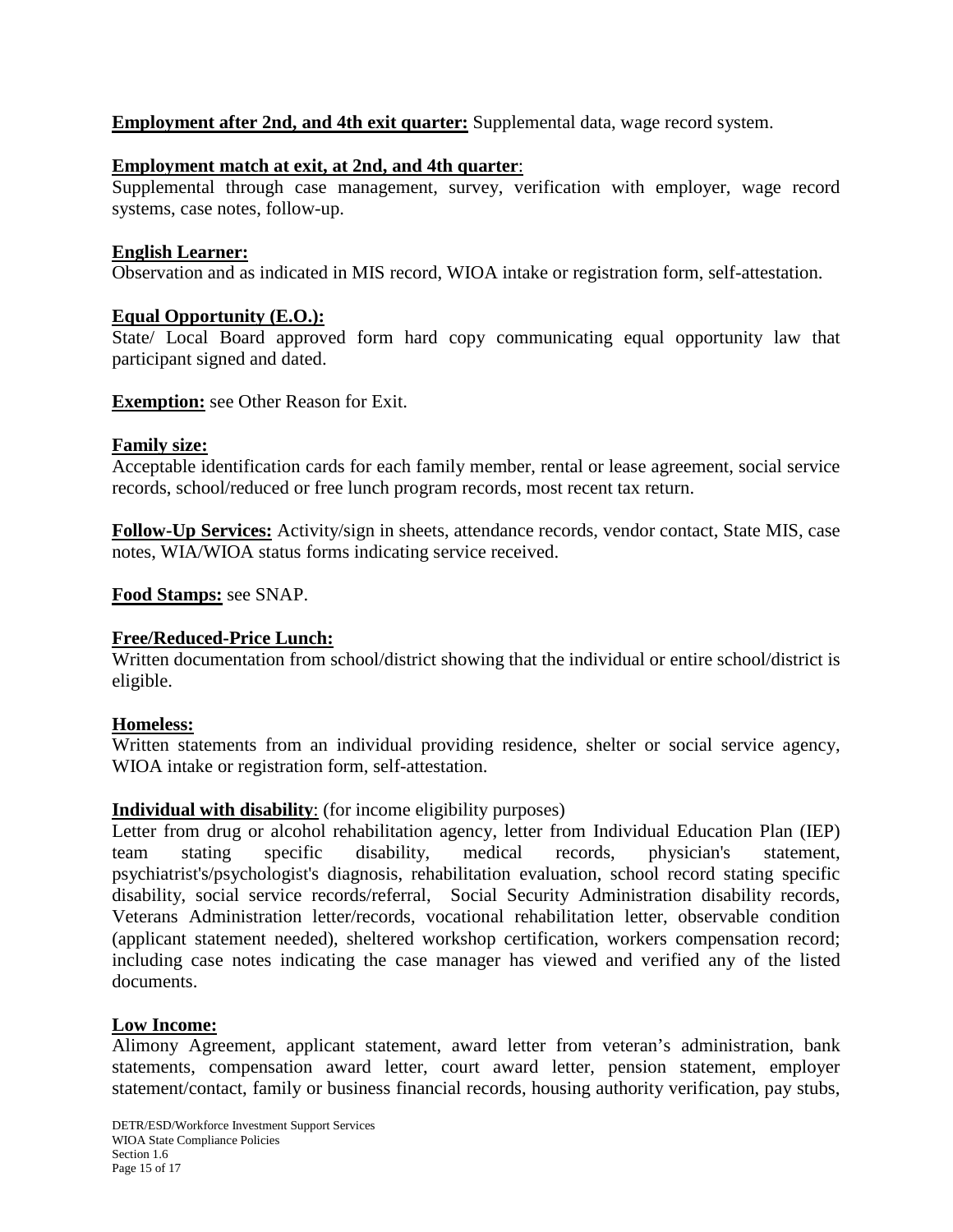public assistance records, quarterly estimated tax for self-employed, Social Security benefits, UI documents, appropriate documentation from local or federal entities that show receive or is eligible for a free or reduced price school lunch.

**Low Levels of Literacy:** Documentation that the participant is unable to read, write, and speak English; compute and solve problems at levels of proficiency necessary to function on the job, in the family of the participant, or in society.

## **Measurable Skills Gain:**

- Education Achievement: Documentation that participant achieved at least one educational functioning level in an education program that provides instruction below a post-secondary level.
- Secondary/Post-Secondary Transcript/Report Card: Documentation from education institution for one academic year (or 24 credit hours) showing participant is achieving the state unit's policies for academic standards.
- Training Milestones: Documentation from employer/training provider participant had a satisfactory or better progress report towards established milestones. (e.g. completion of OJT, completion of one year of registered apprenticeship programs, etc.)
- Skills Progression; Documentation participant successfully completed a required exam required for a particular occupation, or progress in attaining technical or occupational skills as evident by trade –related benchmarks such as knowledge based exams.

## **Measurable Skills Gain, Date of Most Recent:**

Record data in MIS, dates must match documentation in file.

**Native American Populations:** documentation collected to prove eligibility per Sec. 166(b)

#### **Nonimmigrant Alien Authorization to Work for a Specific Employer because of his or her status:** a. Foreign passport; and

b. Form I-94 or Form I-94A that has the following:

1. The same name on the passport and

2. An endorsement of the alien's nonimmigrant status as long as that period of endorsement has not yet expired and the proposed employment is not in conflict any restrictions or limitations identified on the form.

### **Offender (ex):**

Documentation from juvenile or adult criminal justice system, documented phone call with court or probation representatives, WIOA intake or registration form, self-attestation.

### **Other public assistance:**

Copy of authorization to receive cash public assistance, copy of public assistance check, medical card showing cash grant status, public assistance records, refugee assistance records, cross-match with public assistance data base.